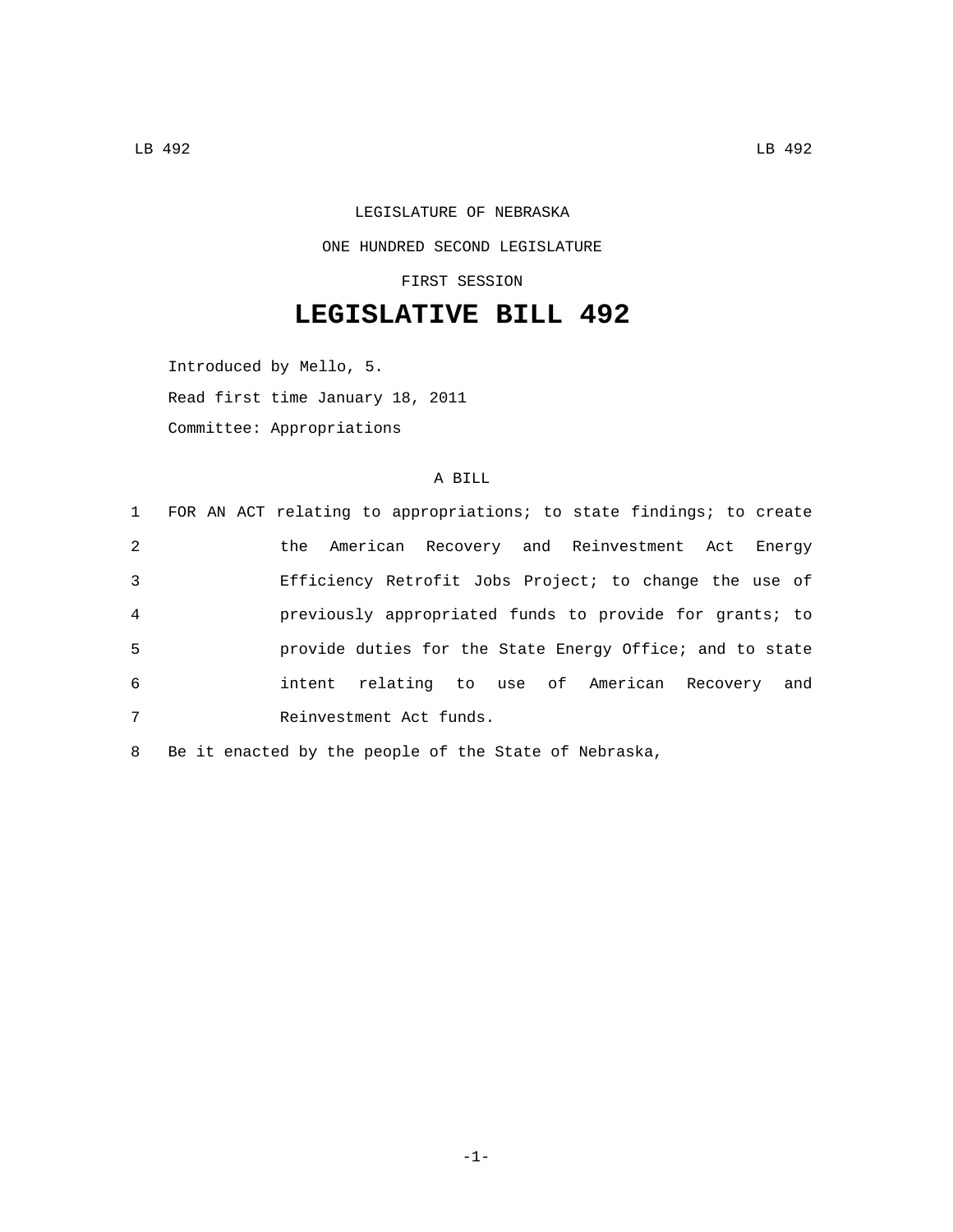| 1           | Section 1. The Legislature finds that:                                |
|-------------|-----------------------------------------------------------------------|
| 2           | (1) The State Energy Office received \$30,910,000 in State            |
| 3           | Energy Program funds as a result of the federal American Recovery and |
| 4           | Reinvestment Act of 2009;                                             |
| 5           | $(2)$ Of those funds, \$11,000,000 was allocated to the               |
| 6           | State Energy Office's Dollar and Energy Saving Loan Program; and      |
| 7           | (3) As of August 1, 2010, the total dollar amount of                  |
| 8           | loans issued and pending through the Dollar and Energy Saving Loan    |
| $\mathsf 9$ | Program was less than twelve and one-half percent of the total        |
| 10          | allocation through the federal American Recovery and Reinvestment Act |
| 11          | <u>of 2009.</u>                                                       |
| 12          | Sec. 2. The American Recovery and Reinvestment Act Energy             |
| 13          | Efficiency Retrofit Jobs Project is created. The State Energy Office  |
| 14          | shall administer the project which shall provide grants to qualified  |
| 15          | applicants for projects which meet the criteria in section 3 of this  |
| 16          | act.                                                                  |
| 17          | Sec. 3. (1) Applications for grants under the American                |
| 18          | Recovery and Reinvestment Act Energy Efficiency Retrofit Jobs Project |
| 19          | shall be made on forms provided by the State Energy Office. The       |
| 20          | application shall demonstrate how the grant proposal will: $(a)$      |
| 21          | Increase energy efficiency with retrofitted products and structures;  |
| 22          | (b) demonstrate energy efficiency technologies in retrofitted         |
| 23          | products and structures; (c) deploy cutting-edge energy efficiency    |
| 24          | technologies in retrofitted products and structures; (d) leverage     |
| 25          | funds for energy efficiency projects in retrofitted products and      |